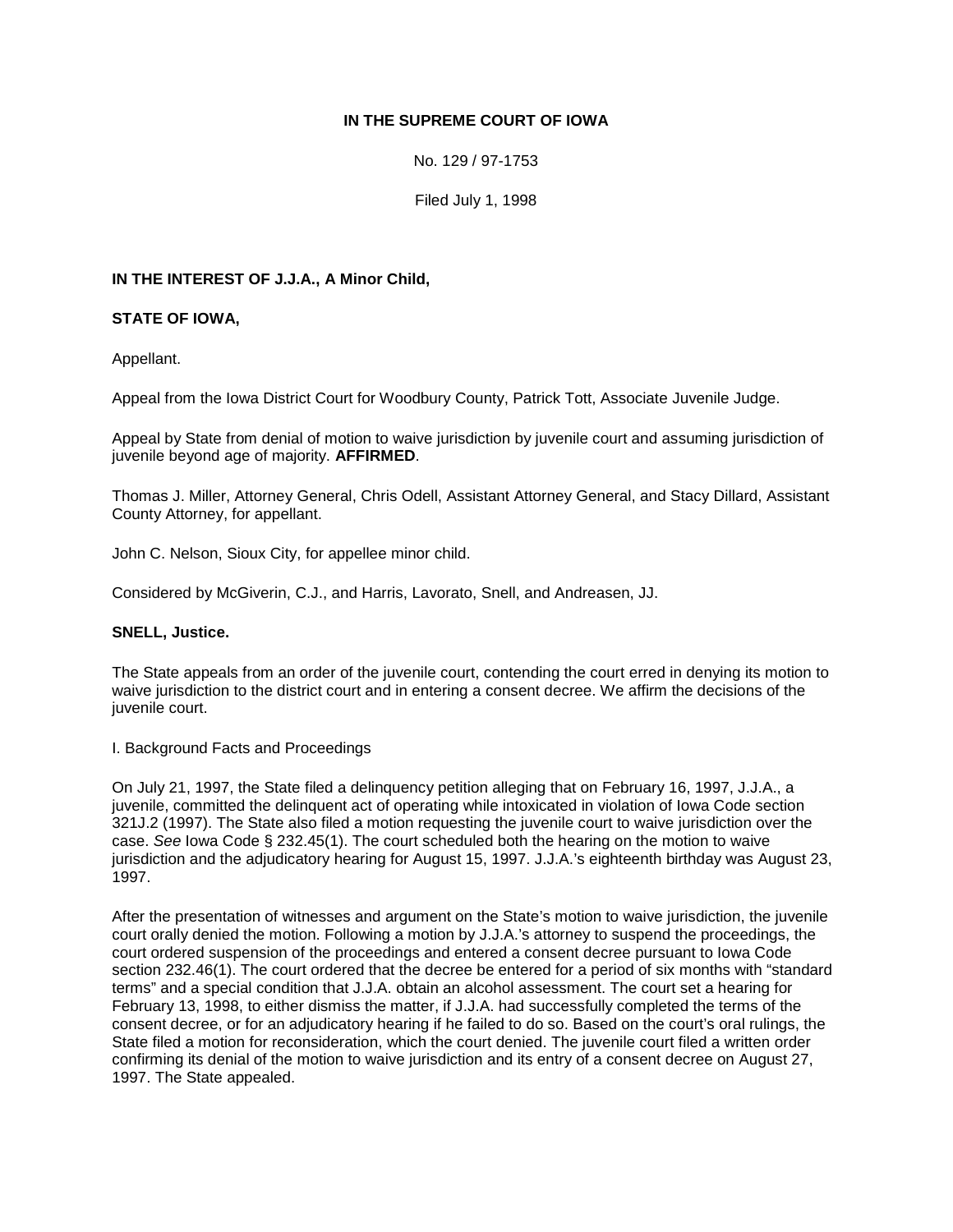#### II. Issues on Appeal

On appeal, the State raises several issues regarding the juvenile court's ruling. Initially, the State contends the juvenile court erred in denying its motion to waive jurisdiction because it proved all the required factors outlined in section 232.45(6). The State also argues the court erred in entering a consent decree in this case for four reasons. First, the State maintains the juvenile court does not have jurisdiction to enforce a consent decree beyond a juvenile's eighteenth birthday, which in this case occurred only eight days after the hearing. Thus, the State argues, the court's ruling was based on an erroneous interpretation of law. Second, the State argues the juvenile court did not exercise its discretion because it failed to consider all procedural options in entering the consent decree. The State contends the court limited its options to waiving J.J.A. to district court or entering a consent decree and did not consider proceeding to an adjudicatory hearing and dispositional order. Third, the State urges the juvenile court did not follow the statutory requirements in entering a consent decree because it failed to ascertain whether J.J.A. intelligently and voluntarily agreed to the conditions and terms of the decree. Fourth, the State maintains J.J.A. failed to meet his burden of showing a consent decree was appropriate under the circumstances.

In addition to responding to the State's arguments, J.J.A. contends that the order from which the State appealed is not final but interlocutory and thus, the State's appeal should be dismissed.

#### III. Discussion

## A. Appellate Jurisdiction

#### 1. Finality of Consent Decree

Iowa Code section 232.133(1) provides that "[a]n interested party aggrieved by an order or decree of the juvenile court may appeal from the court for review of questions of law or fact." The Code also provides that "[t]he procedure for such appeals shall be governed by the same provisions applicable to appeals from the district court." Iowa Code § 232.133(2).

We have previously interpreted section 232.133(1) and concluded that "the legislature did not intend, by enactment of [this provision], an appeal as of right could be taken to the Supreme Court from any and every interlocutory order or decree entered in a juvenile court.'" *In re Long*, 313 N.W.2d 473, 475 (Iowa 1981) (quoting *In re Clay*, 246 N.W.2d 263, 266 (Iowa 1976)). Therefore, "[a]s with all other orders, appealability depends on whether the juvenile court order is found to be 'final.'" *Id.*

Under the mandate from section 232.133(2), we consider our rules of appellate procedure, and decisions interpreting those rules, in determining the appealability of the juvenile court's order. Iowa Rule of Appellate Procedure 1 (1997) provides:

> a*.* All final judgments and decisions of the district court . . ., involving the merits or materially affecting the final decision, may be appealed to the supreme court, except as provided in this rule . . . .

b*.* No interlocutory ruling or decision may be appealed except as provided in Iowa Rule of Appellate Procedure 2 until after the final judgment or order.

c*.* If an appeal to the supreme court is improvidently taken because the order from which appeal is taken is interlocutory, this alone shall not be ground for dismissal. The papers upon which the appeal was taken shall be regarded and acted upon as an application for interlocutory appeal under Iowa Rule of Appellate Procedure 2, as if duly presented to the supreme court at the time the appeal was taken.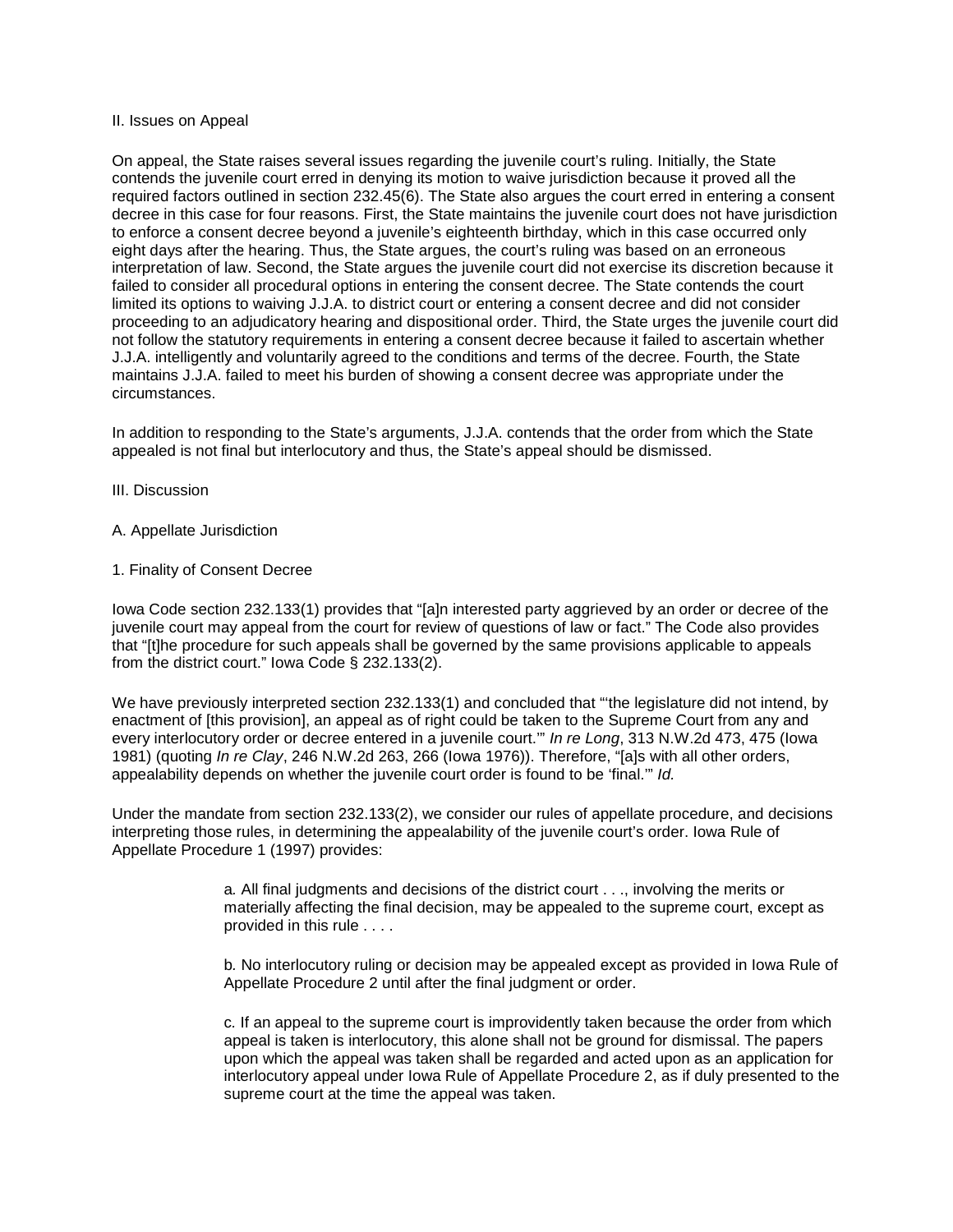Thus, under the scheme provided by our rules of appellate procedure, we must first determine whether the order from which the State appeals is interlocutory in nature, in which case the State must seek permission for the appeal to be heard under Iowa Rule of Appellate Procedure 2, or final, thus allowing the State to appeal as of right.

The court's order in this instance contained two rulings: the denial of the State's motion to waive jurisdiction and the entry of a consent decree. We have previously held that a juvenile court's decision on a motion to waive jurisdiction is interlocutory in nature. *See In re Clay*, 246 N.W.2d 263, 266 (Iowa 1976) (dismissing juvenile's appeal from order transferring jurisdiction to adult court because juvenile had not obtained permission for interlocutory appeal); *accord In re C.W.R.*, 518 N.W.2d 780, 782 (Iowa 1994) (holding court had jurisdiction to review court's order denying State's waiver motion because State requested and was granted interlocutory appeal). The scenario presented by the procedural posture of this case, however, is somewhat different from that presented in *Clay* and *C.W.R*. Typically, in a case involving a waiver-of-jurisdiction issue, that is the only order from which the party is appealing. In the case at bar, however, the juvenile court not only denied the State's motion to waive jurisdiction, but also entered a consent decree. Thus, the issue of whether the State's appeal is proper in this instance hinges on whether the entry of a consent decree is a final order.

J.J.A. contends entry of a consent decree is not final because if he does not successfully fulfill the conditions of the consent decree, the juvenile court could waive jurisdiction to district court or hold an adjudicatory hearing on the underlying delinquent act. *See* Iowa Code § 232.46(5). Therefore, J.J.A. contends, the juvenile court's jurisdiction over this matter is ongoing and any appeal must be deemed interlocutory in nature. The State does not respond to J.J.A.'s contention that the State's appeal was improvidently taken.

The issue of whether entry of a consent decree constitutes a final judgment or decision is a matter of first impression. Therefore, we look to the governing statutes and case law construing the finality requirement to resolve this issue. Iowa Code section 232.46(1) provides in pertinent part:

At any time after the filing of a petition and prior to entry of an order of adjudication pursuant to section 232.47, the court may suspend the proceedings on motion of the county attorney or the child's counsel, enter a consent decree, and continue the case under terms and conditions established by the court.

We have previously noted that a consent decree, as referred to in section 232.46(1),

is a juvenile court decree whereby the case may be continued, the child placed on probation under supervision, with the child being required to make restitution to the victim or performing a work assignment of equivalent value for the victim or state.

*In re Rousselow*, 341 N.W.2d 760, 762 (Iowa 1983).

"An interlocutory order is 'one that is not finally decisive of the case.'" *In re W.D. III*, 562 N.W.2d 183, 185 (Iowa 1997) (quoting *Williams v. Bourne*, 248 Iowa 189, 194, 79 N.W.2d 751, 754 (1956)). Similarly, a ruling "is not final if the court intends to do something further to signify its final adjudication of the case." *Id.* (citing *In re C.S.*, 516 N.W.2d 851, 857 (Iowa 1994)). Although it is sometimes difficult to discern whether an order is final, "[o]rdinarily a final judgment conclusively adjudicates all of the rights of the parties." *Rowen v. LeMars Mut. Ins. Co.*, 357 N.W.2d 579, 581 (Iowa 1984).

The State posits that a consent decree is "the juvenile equivalent to the entry of a deferred judgment following prosecution in district court." J.J.A. contests this conclusion; however, it appears that the State's contention helps, rather than hurts his position. In *State v. Stessman*, 460 N.W.2d 461 (Iowa 1990), we considered whether the entry of a deferred judgment is a final order from which a defendant can appeal as of right. In *Stessman*, the defendant was found guilty of various theft and fraud charges. *Stessman*, 460 N.W.2d at 462. The district court granted the defendant a deferred judgment pursuant to Iowa Code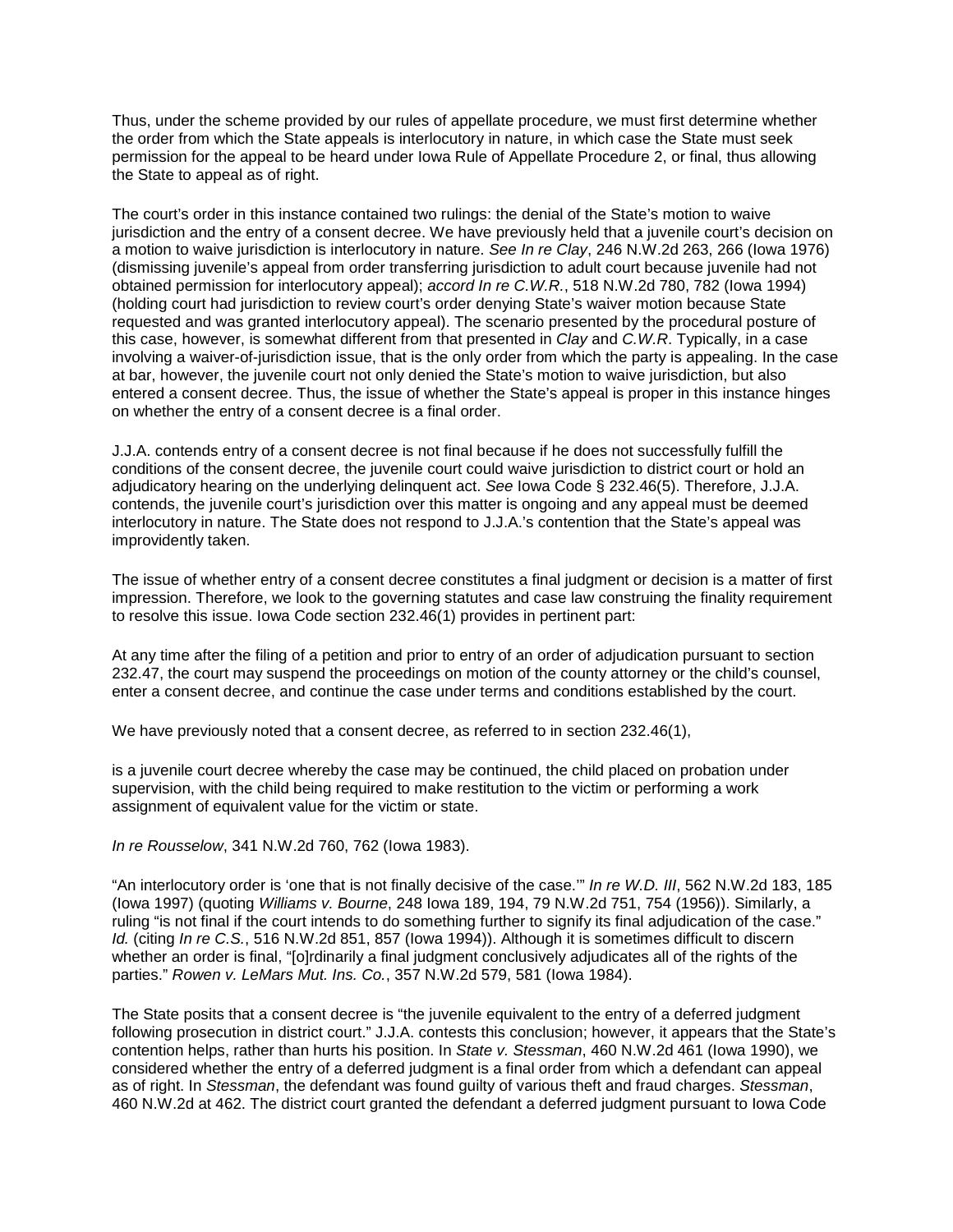section 907.3 (1987). *Id.* Under the terms of the deferred judgment, "[t]he adjudication of guilt and imposition of sentence were deferred for a period of five years, during which time the defendant was placed on probation. Defendant was also required to make restitution to the victims of his acts and pay court costs." *Id.* The State moved to dismiss the defendant's appeal, contending no right of appeal existed because no final judgment had been entered. We concurred with the State's argument, noting that "a final judgment does not presently exist in this case. . . . An order deferring judgment is interlocutory and cannot meet the final judgment requirement." *Id.; accord State v. Anderson*, 246 N.W.2d 277, 279 (Iowa 1976).

There are similarities between a consent decree and a deferred judgment. Both involve a period of "probation" under which the juvenile or defendant must comply with certain terms and conditions for a specified period of time. *See* Iowa Code §§ 232.46(1), 907.3(1). Under the statutory procedure for a consent decree, if the juvenile complies, the original petition may not be reinstated and the child "shall not be proceeded against in any court for a delinquent act alleged in the petition." *Id.* § 232.46(5), (6). Pursuant to the deferred judgment procedures under section 907.3(1), "[u]pon fulfillment of the conditions of probation, the defendant shall be discharged without entry of judgment." Thus, with both mechanisms, if the individual fulfills the requisite terms and conditions, a judgment is not entered and there are no adverse ramifications to his or her criminal or juvenile record.

The reasoning behind our decisions in *Stessman* and *Anderson* and other cases providing instruction on the issue of finality convince us that a juvenile court's entry of a consent decree is not a final order from which a party may appeal as of right. As in the case of a deferred judgment, with a consent decree, the adjudication of guilt (similar to an adjudication of delinquency) and the sentencing (similar to a dispositional order) are postponed while the defendant or juvenile attempts to complete the terms and conditions of probation. All consent decrees issued are, by their very nature, "not finally decisive of the case" because further action by the juvenile court is required to determine whether the case should be dismissed or held open for an adjudicatory hearing or a waiver to district court. This lack of finality is made clear in this case by the juvenile court's scheduling of another hearing to be held on the matter at the end of the consent decree's term. We have previously held:

> A ruling is not final when the trial court intends to do something further to signify its final adjudication of the case. When a ruling specifically provides for subsequent entry of a final order, the ruling itself is not a final judgment or decision.

*In re Marriage of McCreary*, 276 N.W.2d 399, 400 (Iowa 1979) (citations omitted).

We conclude that a juvenile court's entry of a consent decree is not a final judgment or decision within the meaning of Iowa Rule of Appellate Procedure 1(a). Therefore, the State's appeal from the entry of the consent decree was improperly taken as a direct appeal. Because we conclude the consent decree is not a final order, the State's direct appeal from the juvenile court's denial of the motion to waive jurisdiction was improperly taken as well.

## 2. Iowa Rule of Appellate Procedure 1(c)

Although we have concluded that entry of a consent decree is not a final judgment or decision for purposes of appeal, we now must consider whether to entertain this particular case as an interlocutory appeal pursuant to Iowa Rule of Appellate Procedure 1(c). That rule instructs us to treat an improperly taken appeal as the equivalent of an application for interlocutory appeal under Iowa Rule of Appellate Procedure 2. We have previously cautioned that rule 1(c) "should rarely be invoked since it incorporates the rule 2(a) standards for determining when interlocutory appeal should be permitted." *River Excursions, Inc. v. City of Davenport*, 359 N.W.2d 475, 477-78 (Iowa 1984). Rule 2(a) provides in pertinent part:

Any party aggrieved by an interlocutory ruling or decision, including a party whose objections to jurisdiction have been overruled, may apply to the supreme court or any justice thereof to grant an appeal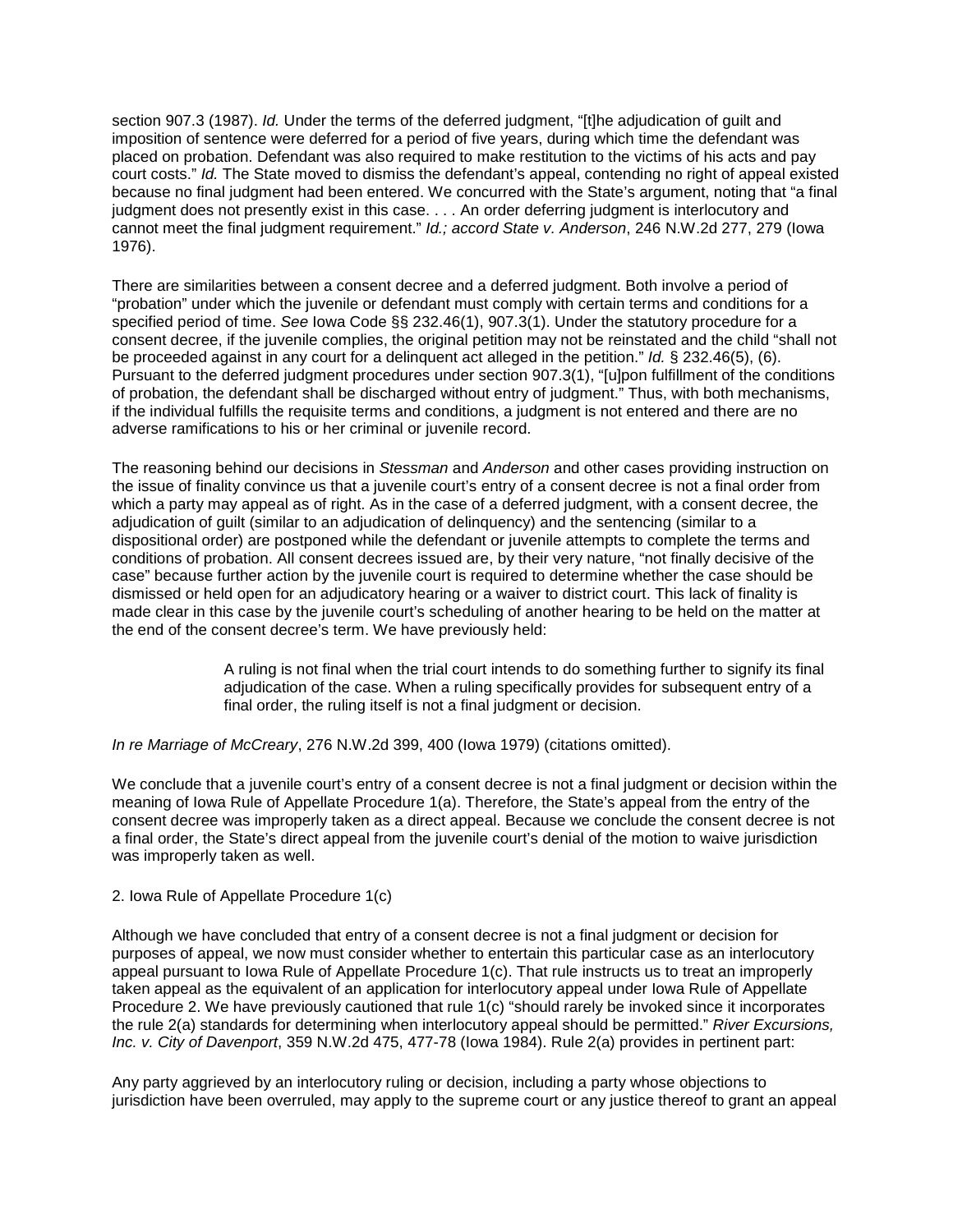in advance of final judgment. Such appeal may be granted . . . on finding that such ruling or decision involves substantial rights and will materially affect the final decision and that a determination of its correctness before trial on the merits will better serve the interests of justice.

In considering this issue, we note that "our court has traditionally been parsimonious about allowing interlocutory appeals." *Mason City Prod. Credit Ass'n v. Van Duzer*, 376 N.W.2d 882, 886 (Iowa 1985).

Applying the standards set forth above, we conclude that interlocutory appeal should be granted in this case. The decision made by the juvenile court involves the substantial rights of J.J.A., as the juvenile subject to the consent decree. Our decision in this matter will materially affect the juvenile court's determination of whether to dismiss the delinquency petition upon a finding that J.J.A. has complied with the terms of the consent decree or to proceed with other options such as an adjudicatory hearing if it is determined the juvenile court acted improperly in entering the consent decree. Moreover, a definitive decision on whether a juvenile court's jurisdiction over a juvenile who is the subject of a consent decree ends when the juvenile reaches eighteen will aid juvenile courts and attorneys in the future and presents an important issue of statutory interpretation.

By granting interlocutory appeal in this case, we do not suggest that attorneys involved in juvenile proceedings should ordinarily bring appeals after the entry of a consent decree. Now that we have determined that entry of a consent decree is not a final order, "we shall be extremely reluctant hereafter to grant an interlocutory appeal from such an order." *Long*, 313 N.W.2d at 477. We now proceed to the merits of the appeal and consider both rulings of the juvenile court: the denial of the State's motion to waive jurisdiction and the entry of the consent decree.

## B. Consent Decree

Because our resolution of this issue will aid us in resolving the State's assignment of error regarding the motion to waive jurisdiction, we consider it first. The State raises four claims of error regarding the juvenile court's entry of a consent decree. Our review of a juvenile court's decision to enter a consent decree is de novo, but only to the extent of examining all the evidence to determine whether the juvenile court abused its discretion. *Rousselow*, 341 N.W.2d at 765. However, to the extent that our determination of this issue involves the interpretation of a statutory provision, our review is for correction of errors at law. Iowa R. App. P. 4. We consider each of the State's assignments of error in order.

# 1. Authority to Enter Consent Decree

The State contends that pursuant to Iowa Code chapter 232, our juvenile justice act, the juvenile court's jurisdiction over a juvenile who is the subject of a consent decree ends when the juvenile reaches age eighteen. Therefore, the State argues, the juvenile court's decision to grant J.J.A.'s motion to suspend the proceedings and enter a consent decree was based on an erroneous interpretation of law, constitutes an abuse of discretion, and should be reversed. The State raises an issue of first impression by this argument: whether a consent decree entered pursuant to Iowa Code section 232.46 expires on the juvenile's eighteenth birthday.

In the case at bar, J.J.A. turned eighteen only eight days after the hearing at which the court entered the consent decree. The consent decree entered by the court was to last for six months, thus extending well beyond the date J.J.A. attained majority. In its written ruling the juvenile court found that the services desired to rehabilitate J.J.A. "are available through Juvenile Court *past the juvenile's eighteenth birthday* through a consent decree." (Emphasis added.) At the hearing, the State's attorney requested clarification of the court's order with regard to the consent decree. The following exchange took place:

> [STATE'S ATTORNEY]: Your Honor, can I just ask for some clarification? Is it the Court's position that the consent decree entered today will or will not expire when [J.J.A.] turns 18 years of age?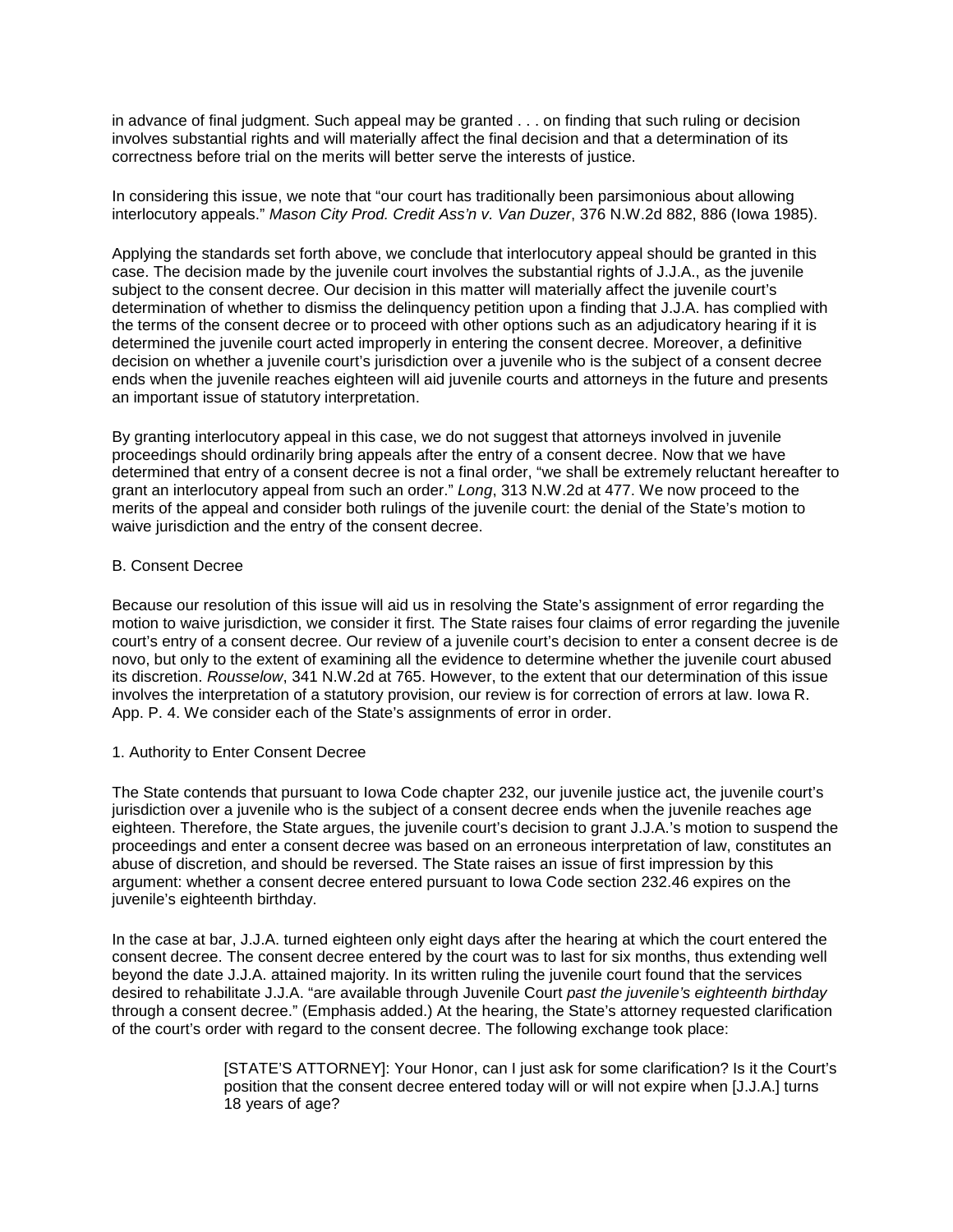THE COURT: Will not expire. It will not expire for a period of six months or unless sooner released by Juvenile Court services.

The State contends that because the statute governing consent decrees does not specifically allow for extension of the juvenile court's jurisdiction beyond a juvenile's eighteenth birthday, such an extension is beyond the juvenile court's authority and is therefore improper. The State compares the entry of a consent decree to the statutory provisions regarding dispositional orders to support its argument. Following an adjudication of delinquency and a dispositional hearing, the court enters a dispositional order setting forth the duration and nature of the disposition. *See* Iowa Code § 232.52. Iowa Code section 232.53 governs the duration of dispositional orders. Subsection 2 addresses the duration of dispositional orders for juveniles who, like J.J.A., are between seventeen and one-half years and eighteen years old when the dispositional order is entered. The provision states in pertinent part:

> Dispositional orders entered subsequent to the child attaining the age of seventeen years and six months and prior to the child's eighteenth birthday shall automatically terminate one year after the date of disposition.

*Id.* § 232.53(2).

Iowa Code section 232.46(4), governing the duration of consent decrees, provides:

A consent decree shall remain in force for six months unless the child is sooner discharged by the court or by the juvenile court officer or other agency or person supervising the child. Upon application of a juvenile court officer or other agency or person supervising the child made prior to the expiration of the decree and after notice and hearing, or upon agreement by the parties, a consent decree may be extended for an additional six months by order of the court.

The State contends that because section 232.46(4) does not contain an express authorization for extended duration, as provided in section 232.53(2) for dispositional orders, such an extension is improper. Therefore, the State argues, the juvenile court's ruling that the consent decree would not expire on J.J.A.'s eighteenth birthday was based on an erroneous interpretation of the law and thus the court abused its discretion in entering the order. J.J.A. counters that a comparison of the provisions regarding the duration of dispositional orders and consent decrees does not mandate the conclusion that consent decrees cannot extend past the juvenile's eighteenth birthday. Rather, J.J.A. argues that principles of statutory construction require the opposite conclusion. We agree.

Iowa Code section 232.53(1), governing the duration of dispositional orders, provides in relevant part:

Any dispositional order entered by the court pursuant to section 232.52 shall remain in force for an indeterminate period or *until the child becomes eighteen years of age* unless otherwise specified by the court or unless sooner terminated pursuant to the provisions of section 232.54.

(Emphasis added.) This subsection applies to all dispositional orders entered for juveniles, regardless of their age at the time the order is entered. Pursuant to this subsection, the juvenile court's authority over a juvenile ends when he or she turns eighteen. Subsection 232.53(2) then addresses specifically the duration of dispositional orders for juveniles who are between seventeen and one-half years and eighteen years old at the time the dispositional order is entered, providing for the extension of the juvenile court's authority beyond the age of eighteen.

Subsection 232.46(4), addressing the duration of consent decrees, does not provide differing durations depending on the age of the juvenile involved. From the clear and unambiguous statutory language of subsection 232.46(4), it does not appear that the legislature intended for the provisions of a consent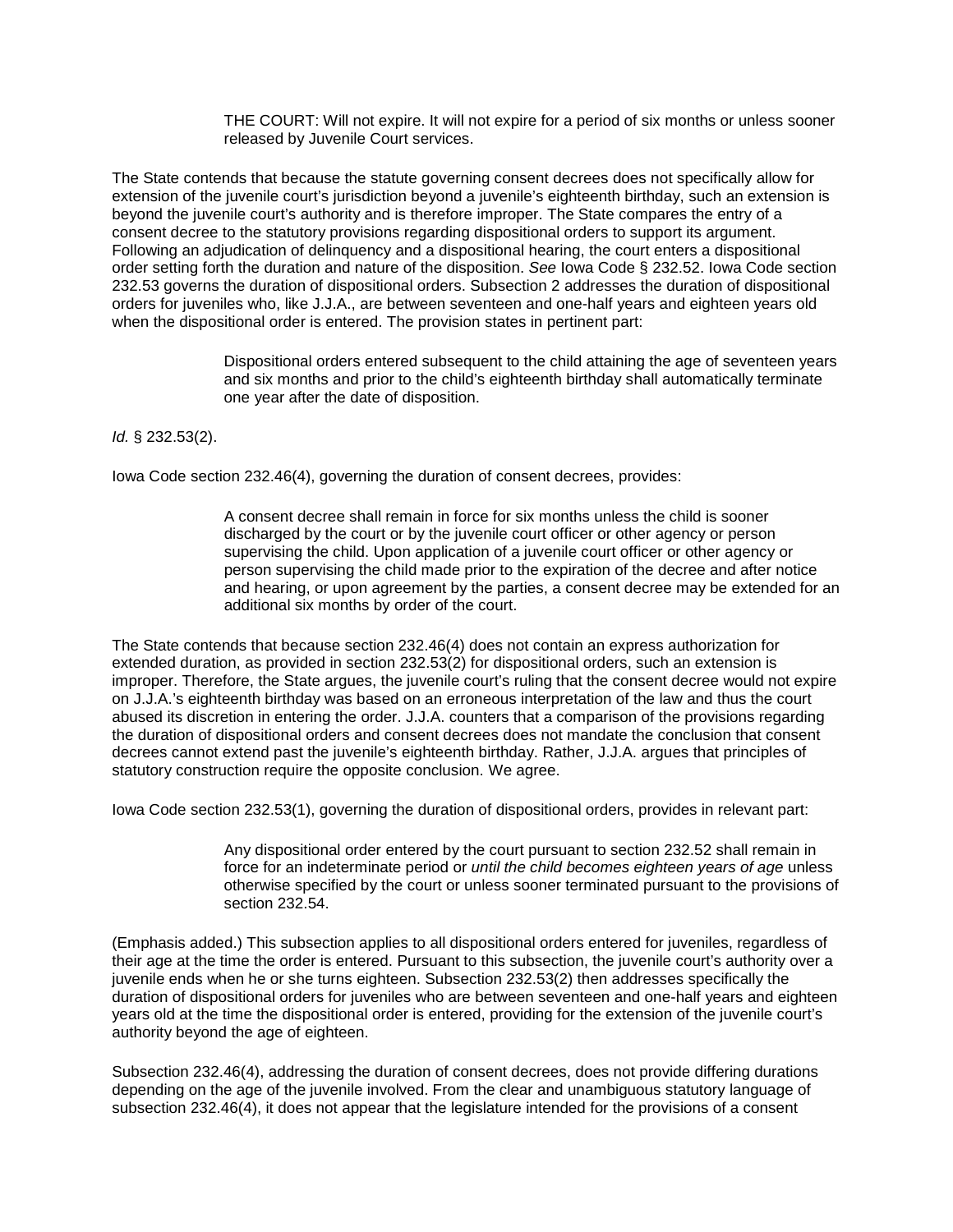decree to expire when the juvenile reaches eighteen. No mention of a juvenile's age is made. This reading of subsection 232.46(4) becomes even more clear when compared to subsection 232.53(1), which provides that dispositional orders remain in force only until the child reaches eighteen. Moreover, we must remember the nature of the consent decree. It is a procedural mechanism which allows the juvenile the potential to avoid an adjudication of delinquency and its use requires that the child and the child's parent, guardian or custodian be informed of the consequences of the decree and that the child must "voluntarily and intelligently agree[] to the terms and conditions of the decree." Iowa Code § 232.46(3). The clear language of Iowa Code section 232.46(4) does not contemplate an automatic termination date in conjunction with a juvenile attaining the age of majority as does section 232.53, regarding dispositional orders.

Moreover, in *In re Matzen*, 305 N.W.2d 479, 482 (Iowa 1981), we remanded for the juvenile court to consider the entry of a consent decree despite the fact the juvenile had reached her majority. In *Matzen*, the juvenile was charged with theft and several counts of false use of a financial instrument. Our court held that the juvenile court erred by applying an improper burden of proof in overruling her motion for a consent decree. *Matzen*, 305 N.W.2d at 482. In remanding the case for reconsideration of the juvenile's motion for a consent decree, we noted "this proceeding is not mooted because the juvenile . . . has reached majority." *Id.* (citing *Stuart v. State ex rel. Jannings*, 253 N.W.2d 910, 912-14 (Iowa 1977)). Had we felt the juvenile court lacked jurisdiction to consider a consent decree on remand because the child had attained majority, we would have dismissed the appeal.

Therefore, we conclude the juvenile court had the authority to enter the consent decree in this case for a period extending beyond J.J.A.'s eighteenth birthday. The court's decision to enter a consent decree was not based on an erroneous interpretation of law, but was based on the clear and unambiguous language of subsection 232.46(4).

#### 2. Failure to Exercise Discretion

The State's second argument asserts that the juvenile court abused its discretion by failing to consider all available procedural alternatives. The State maintains that the court only considered two options: waiving the juvenile to district court to be prosecuted as an adult or ordering the entry of a consent decree. Thus, the State argues, the court failed to consider another procedural alternative: proceeding to an adjudicatory hearing and, if the court found J.J.A. committed a delinquent act, entry of a dispositional order. J.J.A. responds that the transcript of the hearing indicates the court was aware of the alternative of proceeding to an adjudicatory hearing, but simply exercised its discretion and chose not to do so.

A review of the hearing transcript indicates that the juvenile court was aware of the option of proceeding to an adjudicatory hearing. The following excerpt indicates that the court was apprised of the option of an adjudicatory hearing:

> [STATE'S ATTORNEY]: . . . The State's position is that the Court has two options at this hearing and that is to either waive jurisdiction of [J.J.A.] over the offenses alleged to the adult division or to leave the matter in juvenile court and *proceed to adjudicatory hearing*.

. . . .

THE COURT: Okay. You're [directed to J.J.A.'s attorney] asking me to suspend it because he turns [18]. And then if he satisfactorily completes probation, we'll dismiss out. If he doesn't, then I would rule on the waiver when he violates probation.

I'm inclined to do number three. . . . Number three being suspend probation in juvenile court. If he violates, he would be waived then.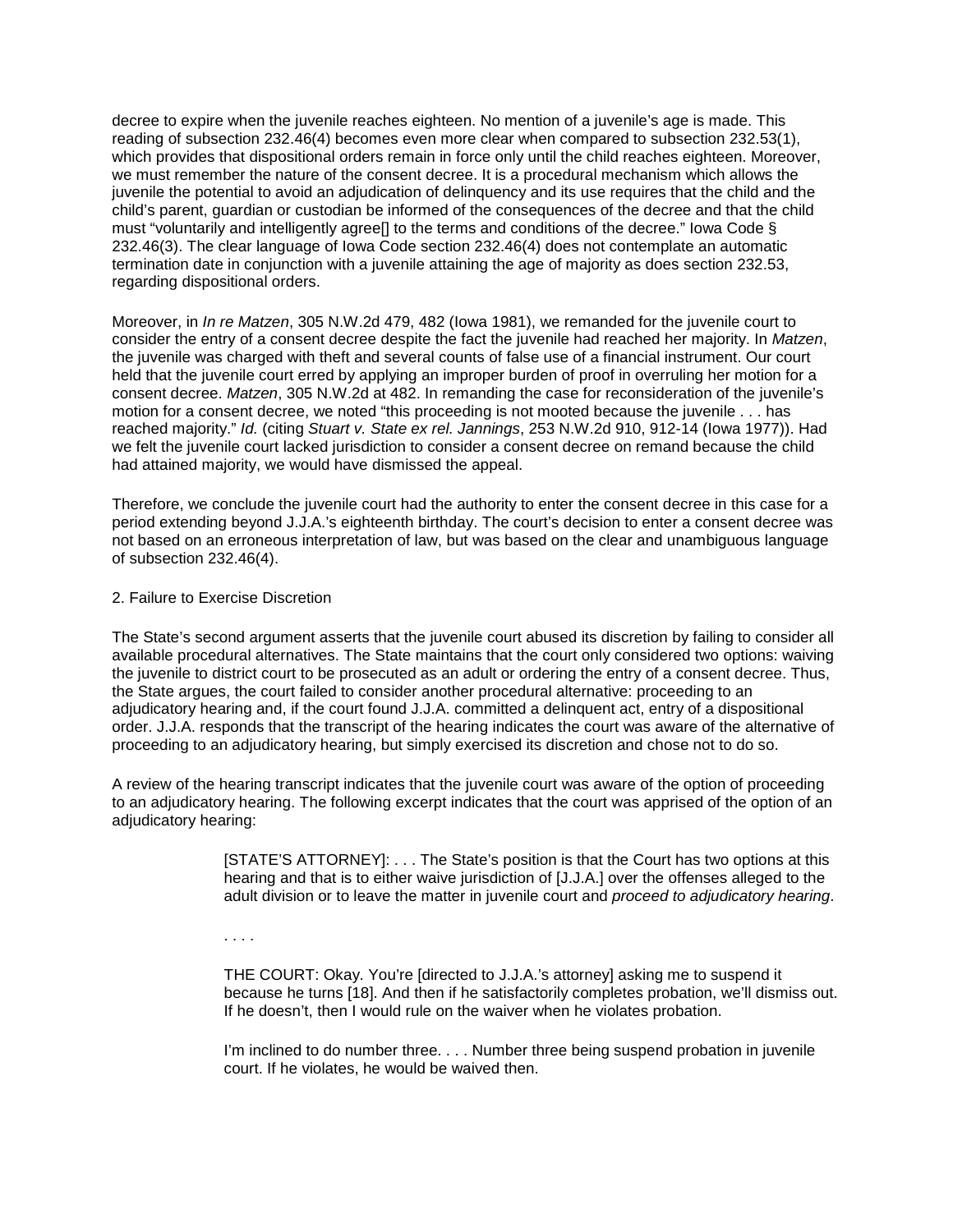(Emphasis added.) At the close of the evidence, J.J.A.'s attorney made a motion for entry of a consent decree:

[J.J.A.'S ATTORNEY]: . . . [A]t this time the child makes a motion for the Court to enter a consent decree and suspend these proceedings in accordance with 232.46 . . . .

THE COURT: [State's Attorney], do you want to object to the Court? I'll give you a chance.

[STATE'S ATTORNEY]: I'll object. I do not believe that the Court has the statutory authority to defer making a decision on the State's motion to waive filed with this Court. I believe the Court is obligated to make a determination with respect to that issue.

After that issue has been made, I then believe the Court has the authority to proceed to the adjudicatory hearing and the consent decree options which are offered in the Code.

THE COURT: Okay. So what we're saying then is we have two motions before the Court. . . .

Furthermore, the court, in its oral order at the close of the hearing indicated that it was aware of the option of proceeding to an adjudicatory hearing and that such an option would still be available to the court if J.J.A. violated the terms of the consent decree:

THE COURT: In the event that [J.J.A.] successfully completes the terms of the consent decree in six months, this matter will be dismissed. If he fails to complete the terms of the consent decree, we'll be back for, I guess, an adjudicatory hearing.

The transcript clearly indicates that the juvenile court was aware of the three procedural options that were available, as evidenced by the attorneys' comments to the court and the court's responses. The juvenile court did not fail to exercise its discretion in entering the consent decree.

3. Failure to Follow Statutory Procedure for Entry of Consent Decree

The State also contends that the juvenile court failed to fulfill the mandatory procedural requirements set forth in Iowa Code section 232.46(3) prior to entering the consent decree. Therefore, the State argues, the court's entry of a consent decree was improper. The section provides:

A consent decree shall not be entered unless the child and the child's parent, guardian or custodian is informed of the consequences of the decree by the court and the court determines that the child has voluntarily and intelligently agreed to the terms and conditions of the decree. If the county attorney objects to the entry of a consent decree, the court shall proceed to determine the appropriateness of entering a consent decree after consideration of any objections or reasons for entering such a decree.

Iowa Code § 232.46(3).

The State argues the juvenile court failed to ascertain whether J.J.A. "voluntarily and intelligently" agreed to the decree's terms. The record is devoid of any colloquy between the court and J.J.A. regarding the terms of the decree. J.J.A. contends that his consent to the terms of the agreement can be implied from his lack of objection to the terms of the decree and by his attorney's motion to have the decree entered.

We decline to address the parties' arguments on this issue. The State has failed to cite authority for the proposition that it can assert the rights of the juvenile on appeal. Because of this omission and the fact that our research has not revealed any support for this proposition either, we deem the matter waived. *See* Iowa Rule of Appellate Procedure 14(a)(3) ("Failure in the brief to state, to argue or to cite authority in support of an issue may be deemed waiver of that issue.").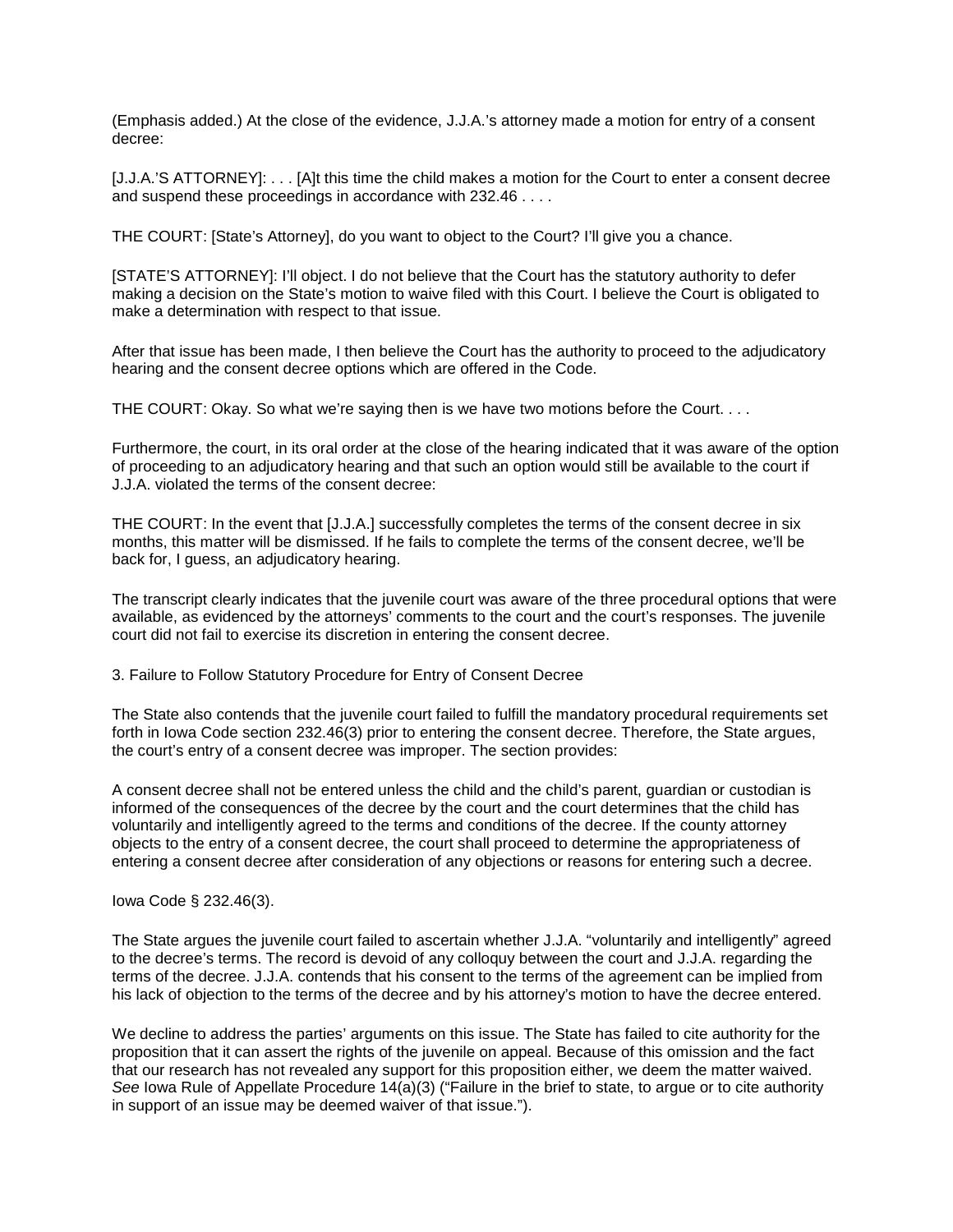## 4. Appropriateness of Consent Decree

The State's fourth and final argument with regard to the entry of the consent decree is that J.J.A. failed to carry his burden of proving the appropriateness of entering the decree. Section 232.46(3) provides in pertinent part:

If the county attorney objects to the entry of a consent decree, the court shall proceed to determine the appropriateness of entering a consent decree after consideration of any objections or reasons for entering such a decree.

We have previously held that "the burden is on the juvenile to show the appropriateness of his or her proposed consent decree. . . . It is hornbook law that ordinarily the burden rests on the movant to support his or her motion." *Matzen*, 305 N.W.2d at 481. Section 232.46 imposes on the juvenile "the burden to show, by a preponderance of the evidence, good cause for sustaining [his] motion to enter a consent decree." *Id.* at 481-82. We review the juvenile court's decision to grant J.J.A.'s motion for a consent decree de novo "to the extent of examining all the evidence to determine whether the court abused its discretion." *Id.* at 482. On our review of the record, we find that the juvenile court did not abuse its discretion in granting J.J.A.'s motion for entry of a consent decree. The only witness to testify at the hearing, the juvenile court officer in charge of J.J.A.'s case, indicated she did not believe J.J.A. was in need of treatment, that he had been cooperative, and was not a danger to the community. The juvenile court officer also testified that she communicated with Patty Nelson, the community service supervisor, regarding J.J.A.'s completion of the terms of an informal adjustment agreement from a prior incident. She understood from Nelson that J.J.A. was very responsible, called on time, and was never late for his appointments. Nelson stated that J.J.A. had taken responsibility for completing his twenty hours of community service in a timely fashion. This testimony, with no conflicting evidence presented to rebut it, amply supports the juvenile court's determination that J.J.A. carried his burden of showing good cause for the entry of a consent decree. No abuse of discretion occurred.

## C. Motion to Waive Jurisdiction

Iowa Code section 232.45 vests discretion in the juvenile court in ruling on a motion to waive jurisdiction. *State v. Greiman*, 344 N.W.2d 249, 251 (Iowa 1984). Our review of a juvenile court's denial of such a motion is de novo, but only to the extent of examining all the evidence to determine whether the juvenile court abused its discretion in denying the waiver. *C.W.R.*, 518 N.W.2d at 783.

Iowa Code section 232.45(6) sets forth the conditions which must be present before the juvenile court may waive jurisdiction:

> [T]he court *may* waive its jurisdiction over the child for the alleged commission of the public offense if *all* of the following apply:

*a.* The child is fourteen years of age or older.

*b.* The court determines . . . that there is probable cause to believe that the child has committed a delinquent act which would constitute the public offense.

*c.* The court determines that the state has established that there are not reasonable prospects for rehabilitating the child if the juvenile court retains jurisdiction over the child and the child is adjudicated to have committed the delinquent act, and that waiver of the court's jurisdiction over the child for the alleged commission of the public offense would be in the best interests of the child and the community.

(Emphasis added.) The statute clearly provides that all three criteria must be present before a waiver may occur and that the juvenile court has discretion in making the waiver determination.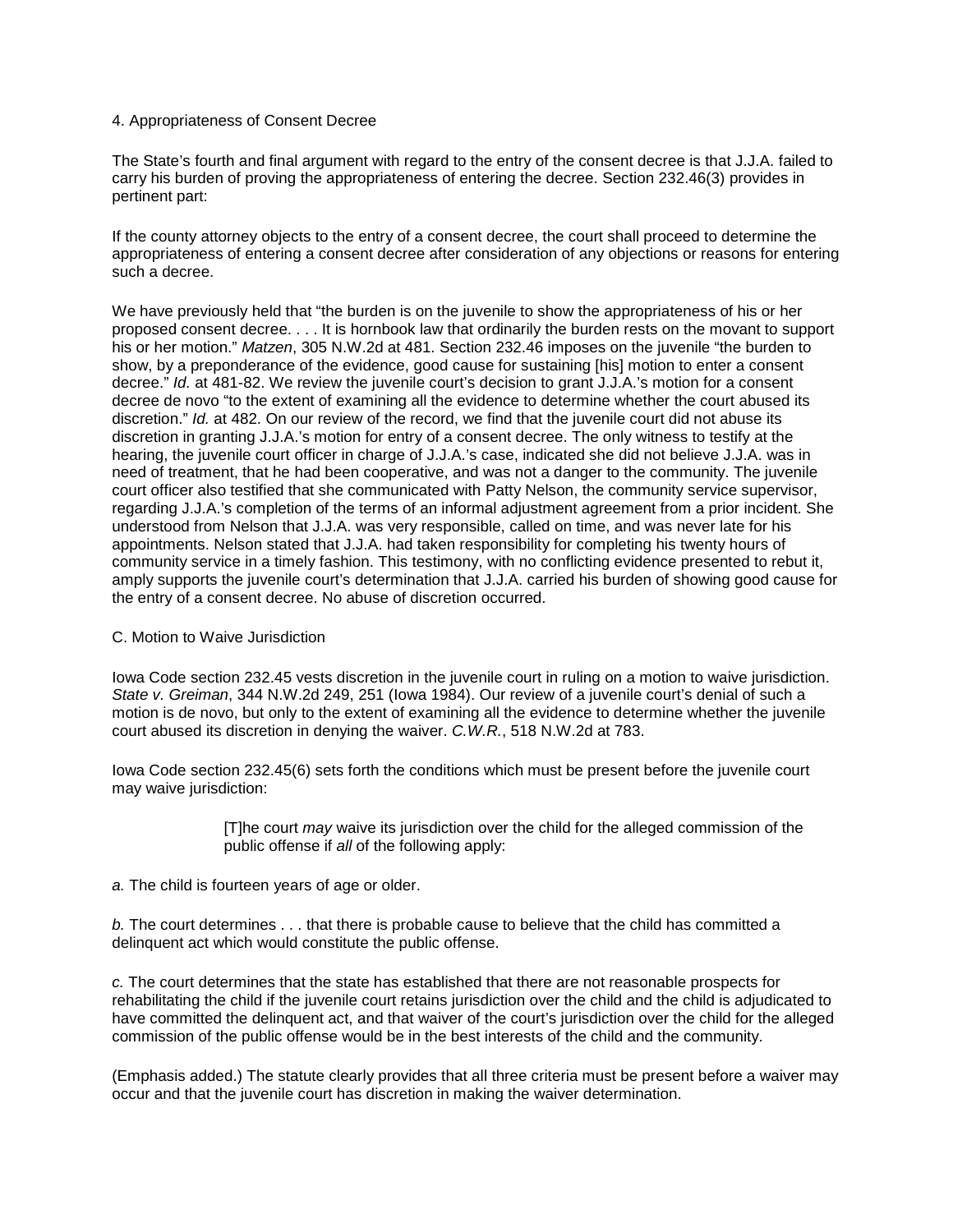In determining whether the criteria of section 232.45(6)(*c*) were satisfied, the juvenile court should have considered, but was not limited to, the following factors:

*a.* The nature of the alleged delinquent act and the circumstances under which it was committed.

*b.* The nature and extent of the child's prior contacts with juvenile authorities, including past efforts of such authorities to treat and rehabilitate the child and the response to such efforts.

*c.* The programs, facilities and personnel available to the juvenile court for rehabilitation and treatment of the child, and the programs, facilities and personnel which would be available to the court that would have jurisdiction in the event the juvenile court waives its jurisdiction so that the child can be prosecuted as an adult.

Iowa Code § 232.45(7). This subsection "confers very broad discretion upon the court to consider such factors as it deems relevant in determining whether it ought to waive jurisdiction in a particular case." *In re T.D.*, 335 N.W.2d 638, 639 (Iowa App. 1983).

The parties do not dispute that the first of the criteria of section 232.45(6) is present in this case. J.J.A. was seventeen at the time of the alleged delinquent conduct. Concerning the second criterion, the juvenile court never specifically addressed whether probable cause existed to believe J.J.A. had committed a delinquent act constituting the offense of operating while intoxicated. With regard to the third criterion found in subsection 232.45(6), the court stated in its written ruling:

> [T]here are reasonable prospects that [J.J.A.] could be rehabilitated if Juvenile Court retains jurisdiction at this time. It is also in [J.J.A.'s] and the community's best interest for this matter to be retained by the Juvenile Court.

The State contends the juvenile court abused its discretion in denying the motion "because all of the required elements for waiver had been proven as the court specifically found." As noted above, the court did not find that the State had established there were not reasonable prospects for rehabilitation in the juvenile system, as required by subsection 232.45(6)(*c*). The State also does not cite a location in the transcript where the juvenile court found probable cause for commission of a delinquent act existed and we are unable to find such a conclusion in our review of the transcript.

Even if all three elements were established by the State, after reviewing the record and considering the factors set forth in section 232.45(7), we conclude that the juvenile court did not abuse its discretion in denying the State's motion to waive jurisdiction.

At the time the delinquency petition was filed, J.J.A. had only one prior law enforcement contact, for frequenting a disorderly house. For that prior incident, J.J.A. completed an informal adjustment agreement, *see* Iowa Code § 232.29, which included participation in an alcohol awareness program and twenty hours of community service. At the time of the juvenile court's order, J.J.A. had completed high school and was planning to enlist in the Army Reserve. The only witness who testified at the waiver hearing, the juvenile court officer assigned to J.J.A.'s case, was in favor of J.J.A. remaining in the juvenile system. The juvenile court officer testified that J.J.A. had cooperated fully with juvenile court services in their investigation of the case, that she did not feel J.J.A. was a danger to the community, and that it would not be in J.J.A.'s best interest to be waived to district court.

The State's primary concern with leaving J.J.A. in the juvenile system is that he attained majority several days after the waiver hearing. The State believes that the juvenile system lost the authority to oversee J.J.A.'s rehabilitation when he turned eighteen. The juvenile court concluded that services could be offered to J.J.A. beyond his eighteenth birthday via a consent decree and that the juvenile court would be able to provide greater supervision of his progress than would the district court. Based on our conclusion above regarding the ability of the juvenile court to enter a consent decree which extends beyond a